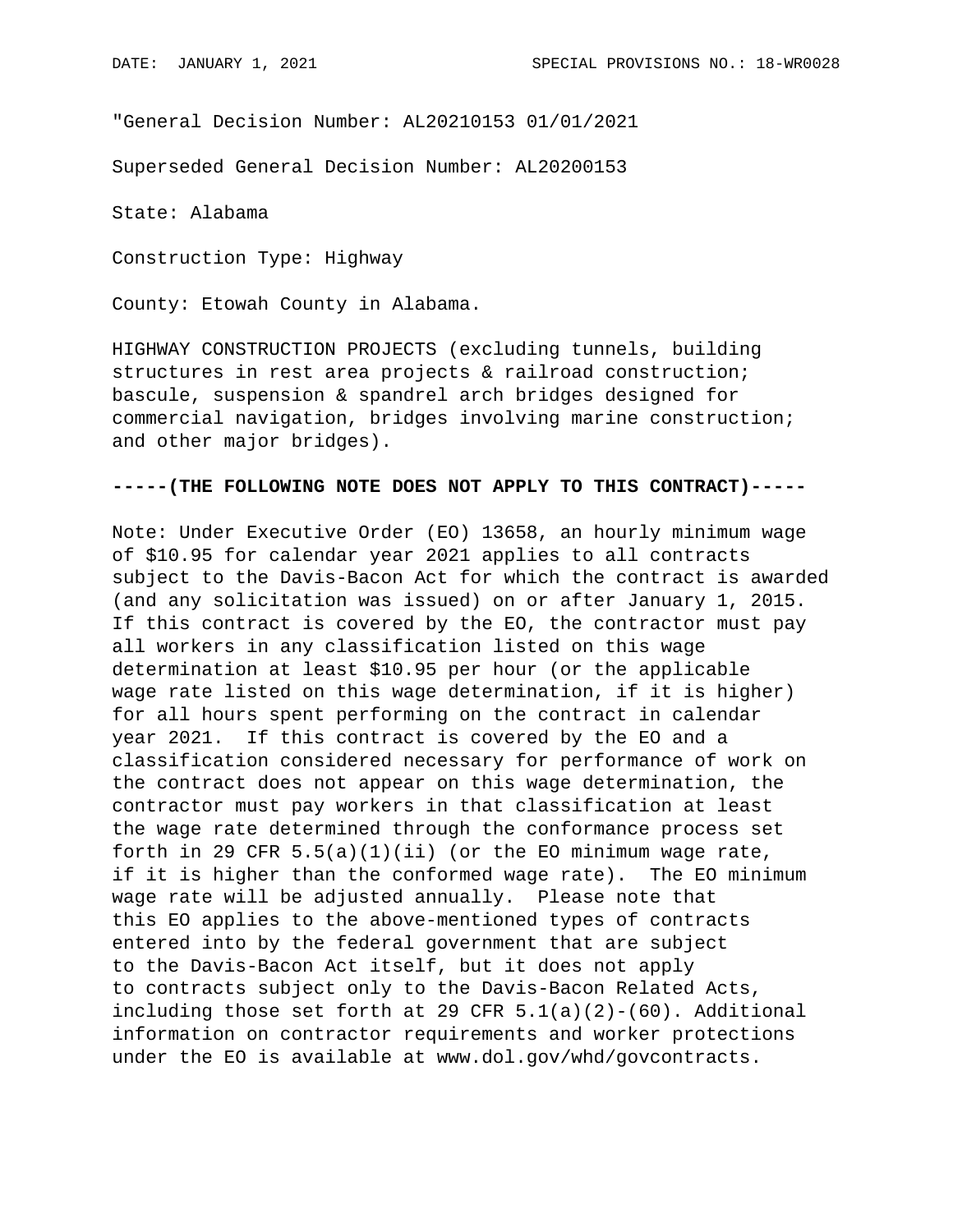Modification Number Publication Date 0 01/01/2021

ENGI0312-002 09/01/2019

|                          | Rates | Fringes |
|--------------------------|-------|---------|
| POWER EQUIPMENT OPERATOR |       |         |
| $(Drill)$ \$ 24.15       |       | 9.36    |
|                          |       |         |

SUAL2019-032 11/13/2019

|                                                                                    | Rates | Fringes |
|------------------------------------------------------------------------------------|-------|---------|
| CEMENT MASON/CONCRETE FINISHER\$ 17.88                                             |       | 0.00    |
| ELECTRICIAN\$ 19.73                                                                |       | 0.00    |
| FORM WORKER\$ 15.64                                                                |       | 0.00    |
| HIGHWAY/PARKING LOT STRIPING:<br>Operator (Striping Machine)\$ 20.20               |       | 0.00    |
| HIGHWAY/PARKING LOT STRIPING:<br>Truck Driver (Line Striping<br>$True k$ )\$ 14.60 |       | 0.00    |
| IRONWORKER, REINFORCING\$ 17.79                                                    |       | 0.00    |
| IRONWORKER, STRUCTURAL\$ 22.40                                                     |       | 0.00    |
| LABORER GRADE CHECKER\$ 14.51                                                      |       | 0.00    |
| LABORER: Asphalt, Includes<br>Raker, Shoveler, Spreader and<br>Distributor\$ 13.31 |       | 0.00    |
| LABORER: Common or General\$ 12.43                                                 |       | 0.00    |
| LABORER: Mason Tender -<br>Cement/Concrete\$ 14.21                                 |       | 0.00    |
| LABORER: Pipelayer\$ 16.37                                                         |       | 0.00    |
| LABORER: Erosion Control\$ 11.48                                                   |       | 0.00    |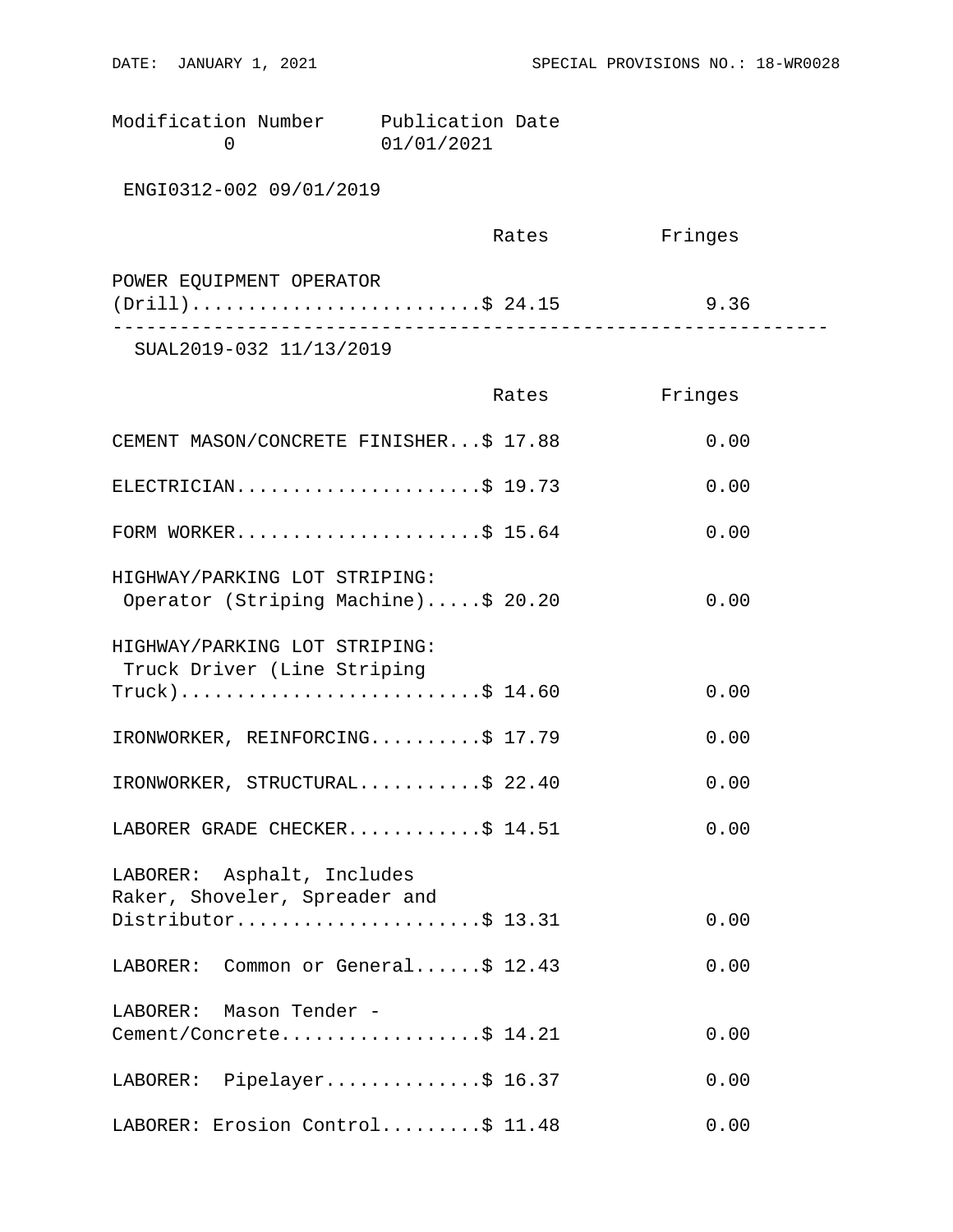|                                    | OPERATOR: Asphalt Spreader\$ 16.26                            | 0.00 |
|------------------------------------|---------------------------------------------------------------|------|
| OPERATOR:                          | Backhoe/Excavator/Trackhoe\$ 17.90                            | 0.00 |
|                                    | OPERATOR: Bobcat/Skid<br>Steer/Skid Loader\$ 13.88            | 0.00 |
| OPERATOR:                          | Broom/Sweeper\$ 11.68                                         | 0.00 |
|                                    | OPERATOR: Bulldozer\$ 17.11                                   | 0.00 |
| OPERATOR:                          | Crane\$ 23.95                                                 | 0.00 |
| OPERATOR:                          | Grader/Blade\$ 18.49                                          | 0.00 |
| OPERATOR:                          | Loader\$ $14.46$                                              | 0.00 |
|                                    | OPERATOR: Material Transfer<br>Vehicle\$ 16.89                | 0.00 |
|                                    | OPERATOR: Mechanic\$ 22.36                                    | 0.00 |
|                                    | OPERATOR: Milling Machine\$ 15.69                             | 0.00 |
| OPERATOR:                          | Oiler\$ 16.83                                                 | 0.00 |
|                                    | OPERATOR: Paver (Asphalt,<br>Aggregate, and Concrete)\$ 17.21 | 0.00 |
|                                    | OPERATOR: $Roller$ \$ 14.20                                   | 0.00 |
|                                    | OPERATOR: Scraper\$ 13.30                                     | 0.00 |
|                                    | PAINTER (Brush and Roller)\$ 15.97                            | 1.27 |
|                                    | TRAFFIC CONTROL: Flagger\$ 11.79                              | 0.00 |
| TRAFFIC CONTROL:<br>Laborer-Cones/ |                                                               |      |
| Barricades/Barrels -               | Setter/Mover/Sweeper\$ 12.23                                  | 0.00 |
|                                    | TRUCK DRIVER: Dump Truck\$ 15.90                              | 0.00 |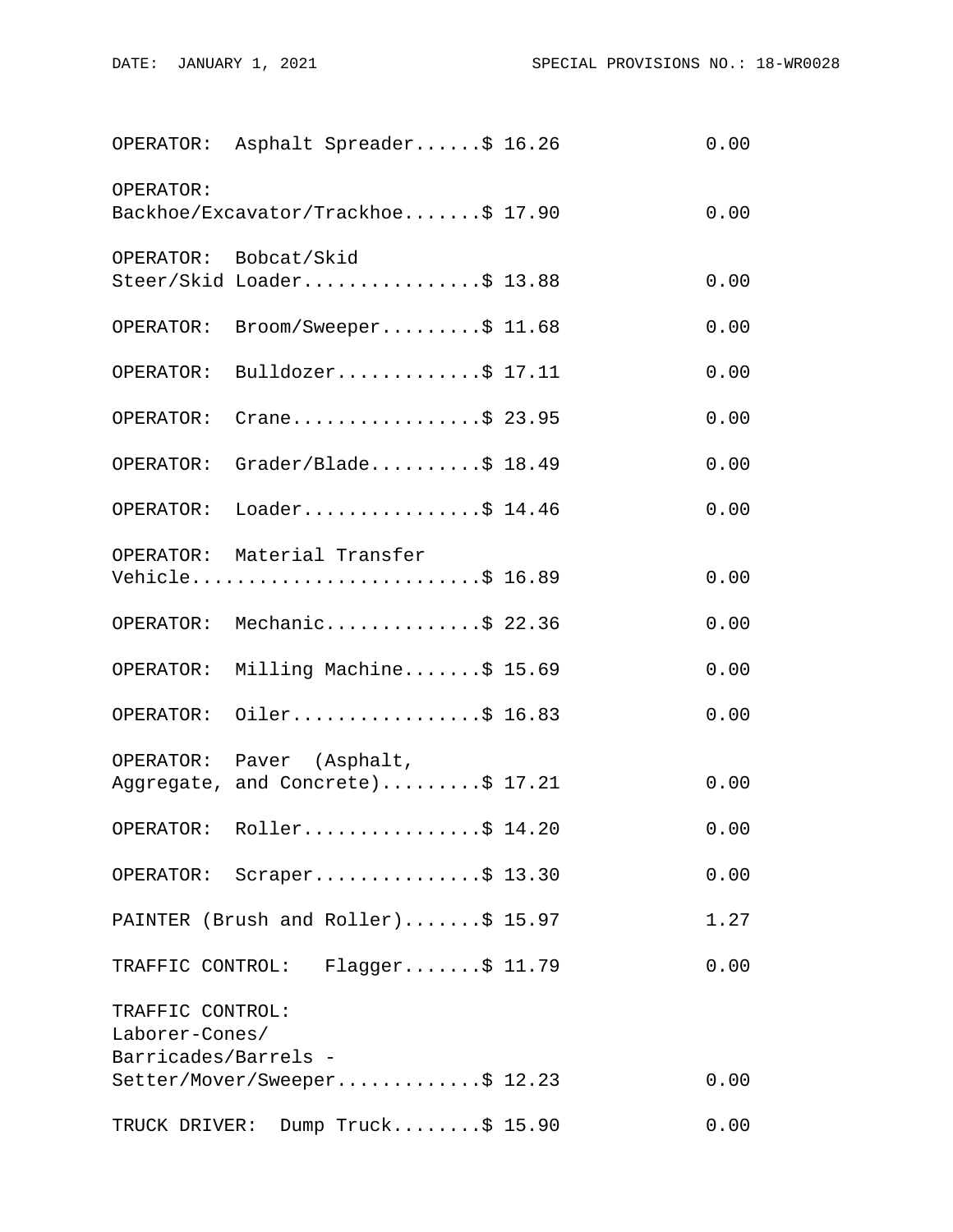|  | TRUCK DRIVER: Flatbed Truck\$ 15.00             | 0.00 |
|--|-------------------------------------------------|------|
|  | TRUCK DRIVER: Lowboy Truck\$ 17.83              | 0.00 |
|  | TRUCK DRIVER: Semi-Trailer<br>$True k$ \$ 15.56 | 0.00 |
|  | TRUCK DRIVER: Water Truck\$ 13.47               | 0.00 |
|  |                                                 |      |

WELDERS - Receive rate prescribed for craft performing operation to which welding is incidental.

================================================================

Note: Executive Order (EO) 13706, Establishing Paid Sick Leave for Federal Contractors applies to all contracts subject to the Davis-Bacon Act for which the contract is awarded (and any solicitation was issued) on or after January 1, 2017. If this contract is covered by the EO, the contractor must provide employees with 1 hour of paid sick leave for every 30 hours they work, up to 56 hours of paid sick leave each year. Employees must be permitted to use paid sick leave for their own illness, injury or other health-related needs, including preventive care; to assist a family member (or person who is like family to the employee) who is ill, injured, or has other health-related needs, including preventive care; or for reasons resulting from, or to assist a family member (or person who is like family to the employee) who is a victim of, domestic violence, sexual assault, or stalking. Additional information on contractor requirements and worker protections under the EO is available at www.dol.gov/whd/govcontracts.

Unlisted classifications needed for work not included within the scope of the classifications listed may be added after award only as provided in the labor standards contract clauses (29CFR 5.5 (a) (1) (ii)).

----------------------------------------------------------------

The body of each wage determination lists the classification and wage rates that have been found to be prevailing for the cited type(s) of construction in the area covered by the wage determination. The classifications are listed in alphabetical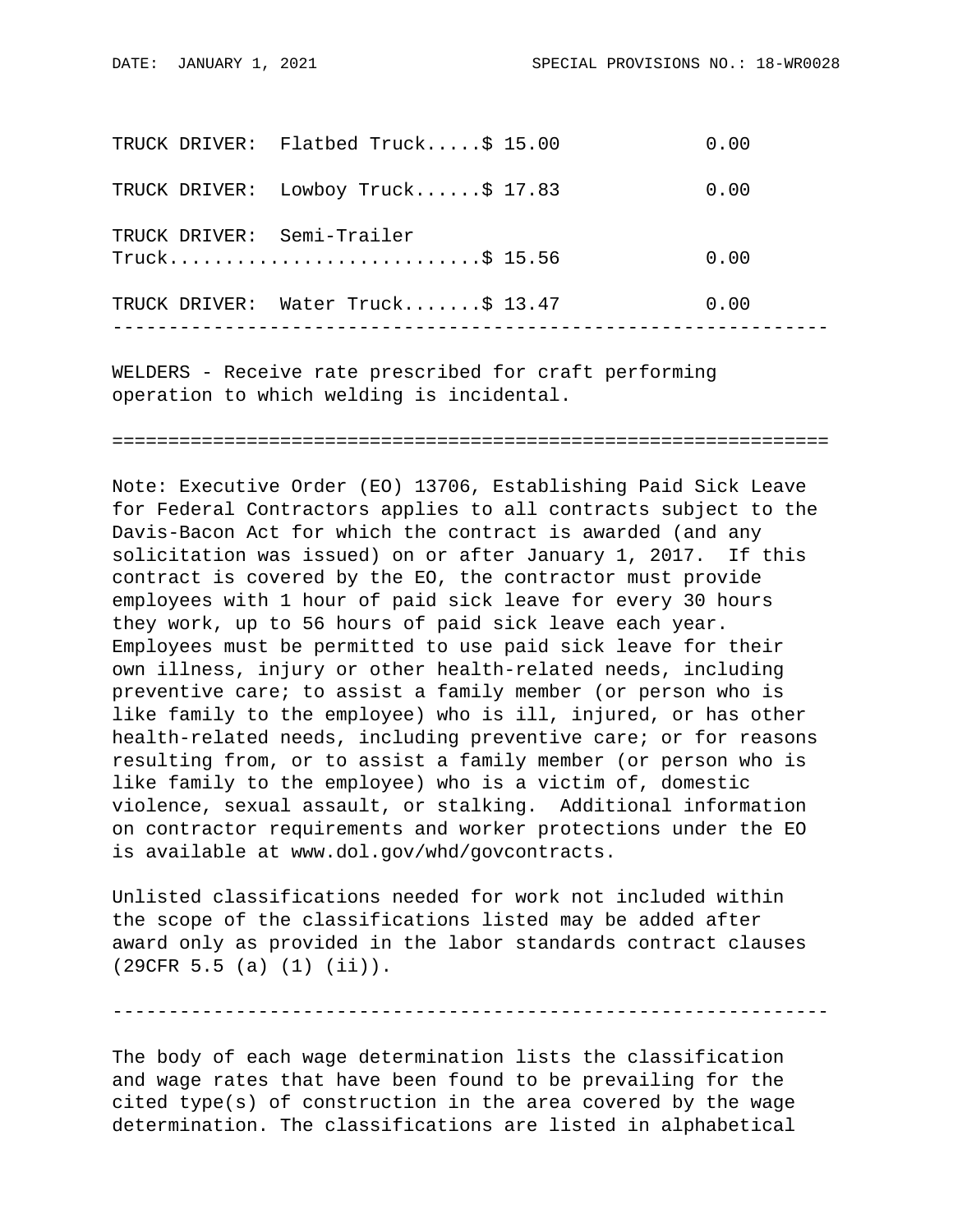order of ""identifiers"" that indicate whether the particular rate is a union rate (current union negotiated rate for local), a survey rate (weighted average rate) or a union average rate (weighted union average rate).

## Union Rate Identifiers

A four-letter classification abbreviation identifier enclosed in dotted lines beginning with characters other than ""SU"" or ""UAVG"" denotes that the union classification and rate were prevailing for that classification in the survey. Example: PLUM0198-005 07/01/2014. PLUM is an abbreviation identifier of the union which prevailed in the survey for this classification, which in this example would be Plumbers. 0198 indicates the local union number or district council number where applicable, i.e., Plumbers Local 0198. The next number, 005 in the example, is an internal number used in processing the wage determination. 07/01/2014 is the effective date of the most current negotiated rate, which in this example is July 1, 2014.

Union prevailing wage rates are updated to reflect all rate changes in the collective bargaining agreement (CBA) governing this classification and rate.

Survey Rate Identifiers

Classifications listed under the ""SU"" identifier indicate that no one rate prevailed for this classification in the survey and the published rate is derived by computing a weighted average rate based on all the rates reported in the survey for that classification. As this weighted average rate includes all rates reported in the survey, it may include both union and non-union rates. Example: SULA2012-007 5/13/2014. SU indicates the rates are survey rates based on a weighted average calculation of rates and are not majority rates. LA indicates the State of Louisiana. 2012 is the year of survey on which these classifications and rates are based. The next number, 007 in the example, is an internal number used in producing the wage determination. 5/13/2014 indicates the survey completion date for the classifications and rates under that identifier.

Survey wage rates are not updated and remain in effect until a new survey is conducted.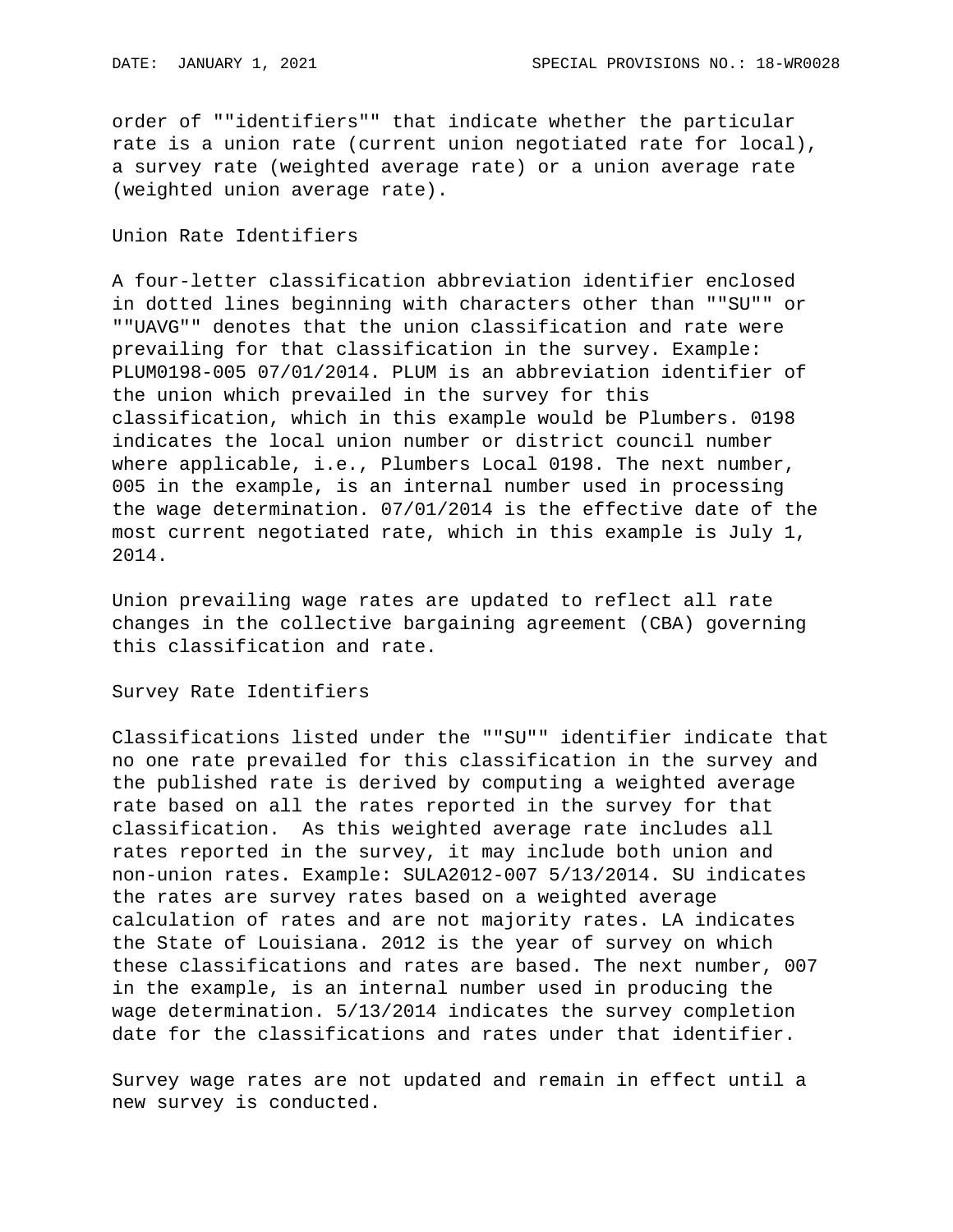Union Average Rate Identifiers

Classification(s) listed under the UAVG identifier indicate that no single majority rate prevailed for those classifications; however, 100% of the data reported for the classifications was union data. EXAMPLE: UAVG-OH-0010 08/29/2014. UAVG indicates that the rate is a weighted union average rate. OH indicates the state. The next number, 0010 in the example, is an internal number used in producing the wage determination. 08/29/2014 indicates the survey completion date for the classifications and rates under that identifier.

A UAVG rate will be updated once a year, usually in January of each year, to reflect a weighted average of the current negotiated/CBA rate of the union locals from which the rate is based.

----------------------------------------------------------------

## WAGE DETERMINATION APPEALS PROCESS

1.) Has there been an initial decision in the matter? This can be:

- \* an existing published wage determination
- \* a survey underlying a wage determination
- a Wage and Hour Division letter setting forth a position on a wage determination matter
- \* a conformance (additional classification and rate) ruling

On survey related matters, initial contact, including requests for summaries of surveys, should be with the Wage and Hour Regional Office for the area in which the survey was conducted because those Regional Offices have responsibility for the Davis-Bacon survey program. If the response from this initial contact is not satisfactory, then the process described in 2.) and 3.) should be followed.

With regard to any other matter not yet ripe for the formal process described here, initial contact should be with the Branch of Construction Wage Determinations. Write to:

> Branch of Construction Wage Determinations Wage and Hour Division U.S. Department of Labor